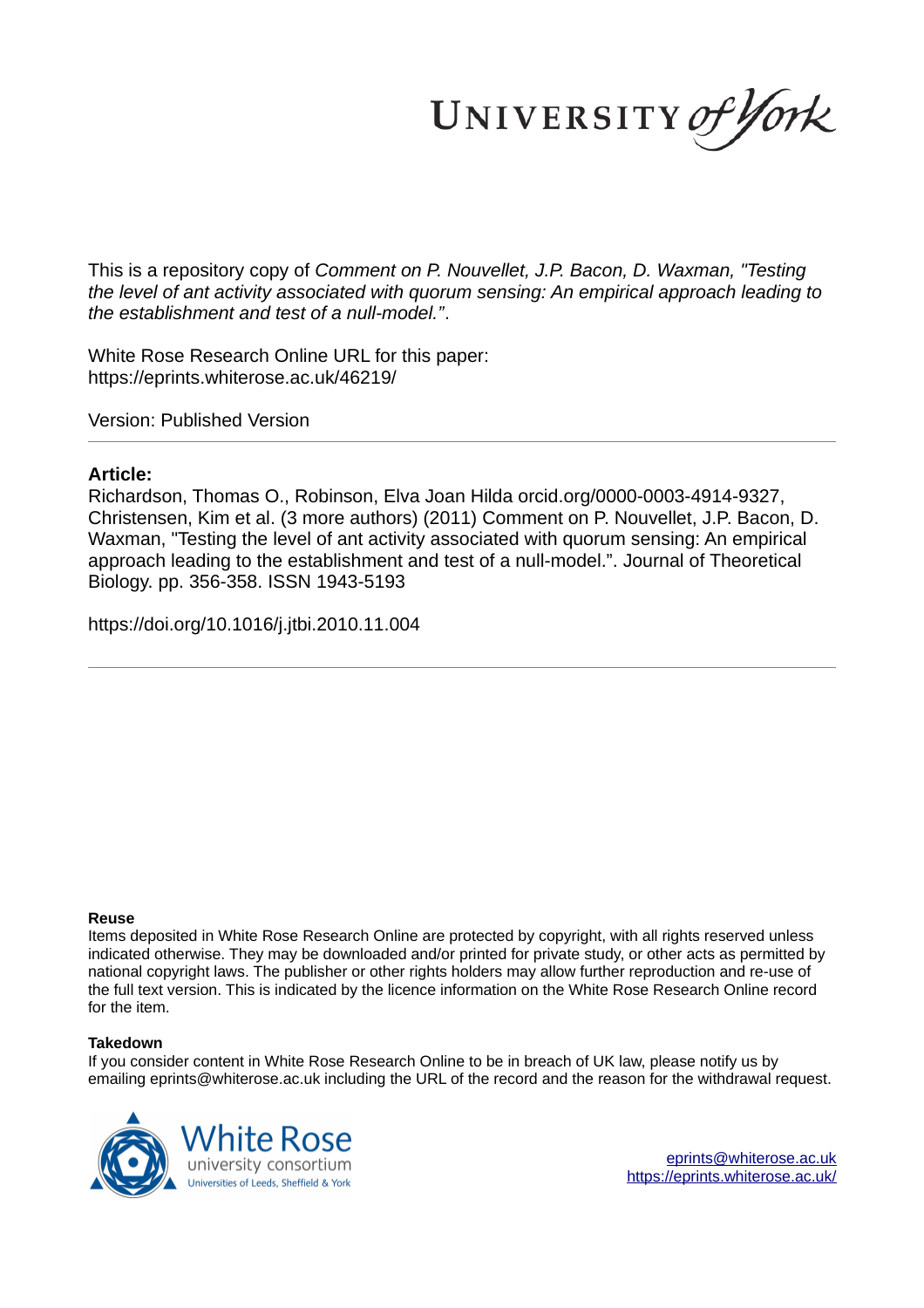**SEVIER** 

Contents lists available at ScienceDirect

# Journal of Theoretical Biology



journal homepage: www.elsevier.com/locate/yjtbi

### Letter to Editor

### Comment on P. Nouvellet, J.P. Bacon, D. Waxman, ''Testing the level of ant activity associated with quorum sensing: An empirical approach leading to the establishment and test of a null-model''

Nouvellet et al. (2010) report the results from two experiments with the Pharaoh's ant, Monomorium pharaonis and test a null model. Their experimental set-up consists of a nest in an arena with a  $\Gamma$ -shaped object (like a hangman's scaffold) placed close to the nest. The distal end of the  $\Gamma$ -object is vertical and slippery so that ants that reach it fall off. In the first experiment, 'with replacement', ants fall directly back into the arena. In the second experiment, 'without replacement', a container is placed under the far end of the  $\Gamma$ -object so that ants that have fallen from it are unable to go back to the arena. Each of the two experiments was repeated with 4 different ant colonies and the data reported covers about 1.5 h. Their null model has two versions corresponding to the two experiments. Both versions assume that ants move independently (i.e. do not interact) and drop randomly from the scaffold. However, the second model takes into account the diminishing number of ants that have the opportunity to climb the  $\Gamma$ -object. There is close agreement between the results from each of the two experiments and the respective version of the null model. For the experiment 'with replacement', the accumulated number of ants that have dropped increases linearly with time and the time intervals between drops are exponentially distributed. This is compatible with a model of independent Poissonian agents. For the experiment 'without replacement', the increase in the accumulated number of ants that have dropped slows down with time, the time intervals between drops increase with time and their distribution is different from exponential. However, when the time intervals between drops are scaled by their expected values, they are well fitted by an exponential distribution. This is compatible with a model of independent Poissonian agents where their diminishing number (finite-size effect) is taken into account.

Nouvellet et al. (2010) compare and contrast their results with those in Richardson et al. (2010a). We reported the results from one experimental and one control treatment on colonies of the ant Temnothorax albipennis as well as a null model very similar to theirs (Richardson et al., 2010a). In the experimental treatment, we removed every ant as it exited the nest in 13 colonies over periods ranging from 2 to 200 h. In the control treatment, we recorded the times previously unseen, 'new ants' leave the nest in 7 colonies over a period of 60 h. We found that in both cases the event rates decreased rapidly over time. This rapid decay was compatible neither with classical exponential decay (homogeneous Poisson process) nor with a heterogeneous Poisson process. The latter null model was based on experimental results of individual ant heterogeneity and also included the effect of a declining number of ants remaining in the nest, i.e. a finite-size effect (Richardson et al., 2010a). We tested the hypothesis that such exits follow record dynamics (Sibani and Littlewood, 1993). In record dynamics, events are triggered when a fluctuating, record, signal exceeds a historical 'high water mark'. While exponential decay is characterised by Poisson statistics in linear time, record dynamics are characterised by Poisson statistics in logarithmic time (Sibani and Littlewood, 1993; Anderson et al., 2004). Our results demonstrate that under both experimental conditions the process of ants exiting their nests is compatible with a record dynamics process (Richardson et al., 2010a). Systems exhibiting record dynamics are charactrerised by strong interactions, non-stationarity and non-exponential deceleration over time.

Now we will comment specifically on that part of the paper by Nouvellet et al. (2010) where they compare and contrast their result that ants do not interact with our result that ants do interact.

(1) Nouvellet et al. (2010) state that their experiments are comparable to our experiments, see e.g. section 8, 1st paragraph.

We strongly disagree. We measure the exit times of all ants leaving the nest. Nouvellet et al. (2010) measure the time ants fall from the tip of the scaffold placed in an arena. Hence, the latter study concerns the activity of ants that have already left their nest and subsequently happen to reach the particular point in the arena with the  $\Gamma$ -shaped object, choose to climb it, reach its tip and fall from it. The ants in our experiments and the ants in the experiments by Nouvellet et al. (2010) make their decisions in two different environments: inside and outside the nest, respectively. These two environments differ according to both direct and indirect ant–ant interactions. For example, the colony inside the nest has a resilient social and spatial structure (Sendova-Franks and Franks, 1994). This affects direct interactions. The nest interior is associated with particular diffusion patterns of airborne pheromones and gases (Cox and Blanchard, 2000). This affects indirect interactions. For these reasons alone our experiments are not comparable. Furthermore, the set-up in the experiments by Nouvellet et al. (2010) is artificial because they have not taken into account indirect interactions outside the nest. Like many other ant species, Pharaoh's ants rely heavily on indirect interactions via pheromone trails outside the nest and lay these trails during exploration (Jackson et al., 2006). Hence ants could also be using the density of pheromone trails to assess local density. These trails last for several days, so over the course of the experiments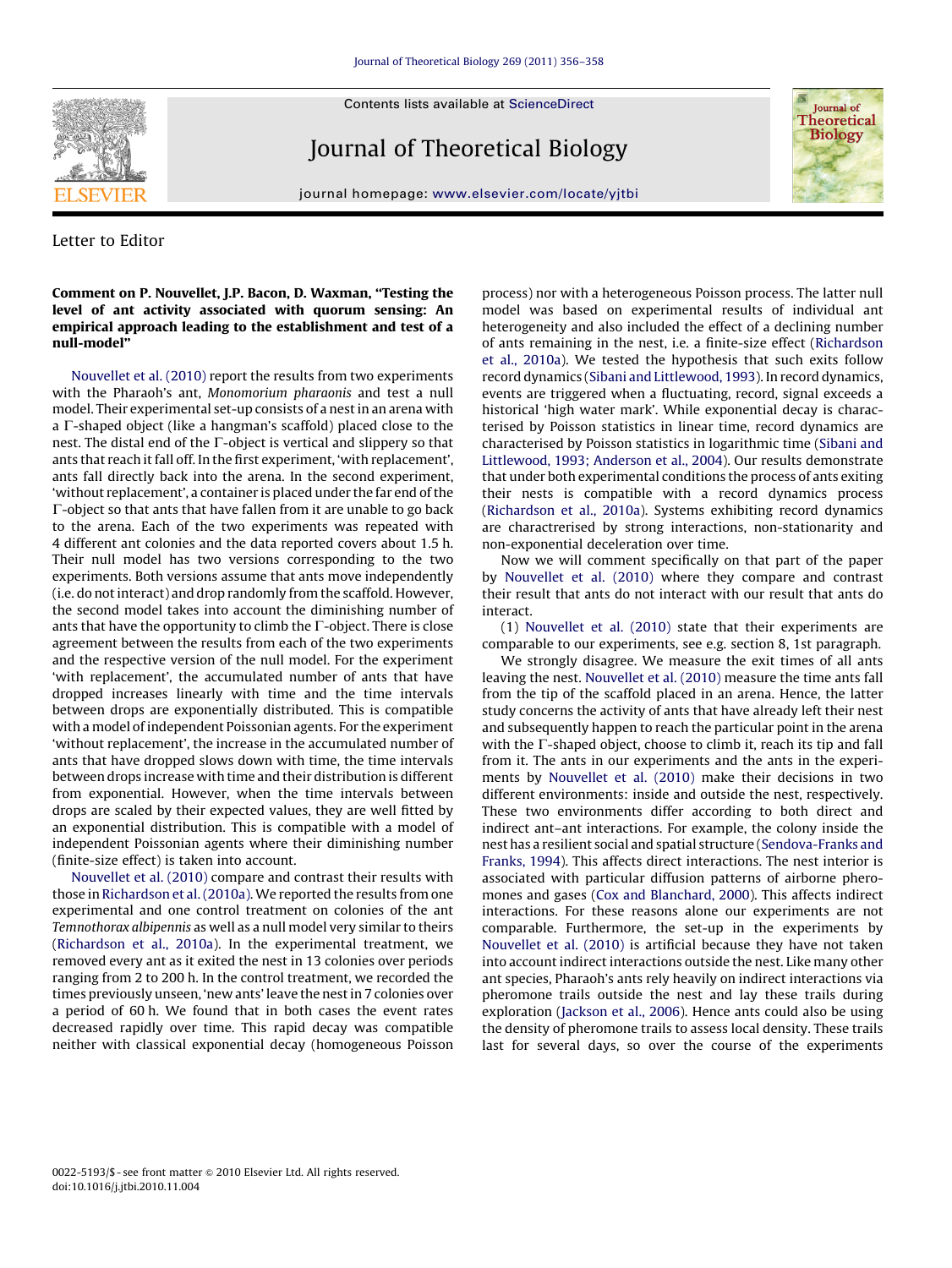described (approximately 100 min) the density information from this source would not be expected to change. Therefore, one might predict that the two treatments would not differ according to indirect interactions.

(2) Nouvellet et al. (2010) attempt to discredit our conclusion of log-Poisson statistics for exit time in our experiments, see e.g. section 9, 4th paragraph and Appendix C. They argue that they are not convinced by our conclusions because:

(2a) Nouvellet et al. (2010) show that the data from their first, 'without replancement' experiment do not follow a log-Poission process by noting that the number of ''ants leaving their nest'' (falling from the  $\Gamma$ -shaped object) is not what is expected from a log-Poisson process (Fig. 10).

We agree that the data from the experiments by Nouvellet et al. (2010) are not compatible with a log-Poisson process. However, we strongly disagree with their assumption that our experiments are comparable with their experiments. Hence their argument that because they do not find compatibility with a log-Poisson process, we should not find it either, is invalid.

(2b) Nouvellet et al. (2010) compare our Fig. 3 (Richardson et al., 2010a) with their Fig. 11a (Survivorship versus  $\ln(T_k/T_{k-1}))$  and our Fig. 4 (Richardson et al., 2010a) with their Fig. 11b (No. ants leaving versus  $ln(t)$ ). Their argument is that by visual inspection the compared figures seem similar. Hence, they are arguing that even for data they have shown to follow a Poisson process, just by applying our plots, they could get a visual impression of a log-Poisson process, indicating this has happened in our case.

We strongly disagree. First, Fig. 11a was not plotted correctly in the online version of the paper. The y-axis had to be logged and the x-axis inverted. Even after these corrections were made in the published version of the paper, the survivorship plot is far from a straight line (as it must be for a log-Poisson process) and based on only a third of the scale for  $\ln(T_k/T_{k-1})$  in our Fig. 3 (Richardson et al., 2010a). Second, Fig. 11b uses ln (natural logarithm) rather than logarithm base 10 as we do in Fig. 4 (Richardson et al., 2010a). This makes the region with a supposedly straight line in Fig. 11b appear larger. A close inspection, however, reveals that it is only 0.2–0.4 of an order of magnitude compared to the 3 orders of magnitude in our Fig. 4 (Richardson et al., 2010a). Neither of the plots in Fig. 11 provides evidence for a log-Poisson process. Hence, the argument by Nouvellet et al. (2010) that their data, which follows a Poisson process, looks similar to our data when plotted as survivorship versus ln $\left(T_k/T_{k-1}\right)$  and number of ants leaving versus  $ln(t)$  is invalid.

(2c) Nouvellet et al. (2010) examine our results in Table S1 (Richardson et al., 2010a) and conclude that 5 of the 13 colonies which underwent the treatment condition (38%) and 3 of the 7 colonies that underwent the control condition (42%) show evidence to reject the log-Poisson process (Appendix C).

We strongly disagree. The Anderson–Darling test we used does not compare our data for the survivorship of the log times in Fig. 3 and Table S1 (Richardson et al., 2010a) with an exponential distribution. Instead it tests whether the residuals from the linear regression models fitted to the data in Fig. 3 are compatible with a normal distribution. Not only were any deviations very small in the majority of cases but it is well known that linear regression is robust to small deviations from normality (Kleinbaum et al., 2008, p. 48). Such deviations would disappear had we used the much less sensitive Kolmogorov–Smirnov test applied several times by Nouvellet et al. (2010) in their study. Hence their argument that our statistical results reported in Table S1 show evidence to reject the log-Poisson process is invalid.

(2d) Nouvellet et al. (2010) also carry out a meta-analysis of all p-values from the Anderson–Darling tests for the 13 treatment and the 7 control colonies separately, using the weighted Z-method (Whitlock, 2005). They conclude that the overall p-value associated with the null hypothesis that the distribution of exit times is log-Poisson process is  $p < 0.001$  in both cases (Appendix C).

We strongly disagree. First, as pointed out above, these p-values relate to the compatibility of residuals from linear regression models with the normal distribution. Second, the meta-analysis tests the null hypothesis that all p-values should be uniformly distributed between 0 and 1 rather than give an overall p-value (Whitlock, 2005). To illustrate this point we carried out metaanalysis tests on data from Nouvellet et al. (2010). This is not to intimate that we doubt their claim that the results from their own study are compatible with a Poisson process. Rather we wish to demonstrate that the meta-analysis is a heterogeneity test because the null hypothesis could be rejected even when the  $p$ -values of individual tests are greater than 0.05 as in Nouvellet et al. (2010). When the weighted Z-method for meta-analysis (Whitlock, 2005) is applied to the p-values for the 4 Anderson–Darling tests for their first experiment, 'with replacement' (Tables 1 and 2), the p-value is less than 0.05. We used the *p*-value for the first colony  $p=0.113$ weighted by the number of observations,  $N=585$  (section 3, third paragraph, Nouvellet et al., 2010) and the p-values 0.1, 0.08 and 0.4 weighted by the respective estimated number of the ants in the nesting area, Ne, namely 500, 300 and 100 (Table 2, Nouvellet et al., 2010). The result for such a weighted Z-method is  $Z_w = -2.16$ ,  $p=0.015$ , one-tailed (Whitlock, 2005). We also applied Stouffer's method:  $Z_s = -2.08$ ,  $p = 0.019$ , one-tailed and Fisher's combined probability test:  $\chi^2 = 15.85$ ,  $df = 8$ ,  $p < 0.05$  (Whitlock, 2005). In other words, if we take the p-value in each of these three methods to represent an overall p-value, we would reject the null hypothesis that the data for the first 'with replacement' experiment in Nouvellet et al. (2010) is compatible with a Poisson process. This would not make sense because none of the individual p-values is less than 0.05. However, if we correctly interpret the meta-analysis as a test of heterogeneity, the results are not surprising because the p-values for the Anderson–Darling test for the first experiment, 'with replacement' in Nouvellet et al. (2010) are heterogeneous. The meta-analysis is sensitive to this heterogeneity even though it involves only 4 colonies compared to our sample sizes of 13 and 7 colonies. For this reason, their meta-analysis of our data is misplaced and their argument that our statistical results reported in Table S1 show evidence to reject the log-Poisson process is invalid.

Finally, we note that data from new experiments and analyses based on per-capita statistics, which thus control for finite-size effects (Richardson et al., 2010b) are also consistent with record dynamics, that is, log-Poisson statistics. However, for colonies with a manipulated demographic structure, and hence by proxy also manipulated interaction structure, the data are consistent with Poisson, rather than log-Poisson, statistics (Richardson et al., 2010b). This is further evidence that our conclusion of record statistics originating from ant–ant interactions is sound.

In summary, the claim by Nouvellet et al. (2010) that their results are comparable to those obtained by Richardson et al. (2010a) is invalid because the experiments in the two studies were carried out in two different environments, outside and inside the nest, respectively. Ant–ant interactions in these two environments differ but also the experimental design in Nouvellet et al. (2010) does not take into account indirect ant–ant interactions. Furthermore, the plot of their data in the format of our data, even after correction, shows no evidence of log-Poisson statistics. Their meta-analysis of the p-values in our study is misguided and incorrectly applied. Our null model (Richardson et al., 2010a), which includes the finite-size effect of the declining colony size and is therefore a numerical version of the analytical null model of Nouvellet et al (2010), shows that log-Poisson statistics cannot be obtained from a heterogeneous Poisson process with a finite